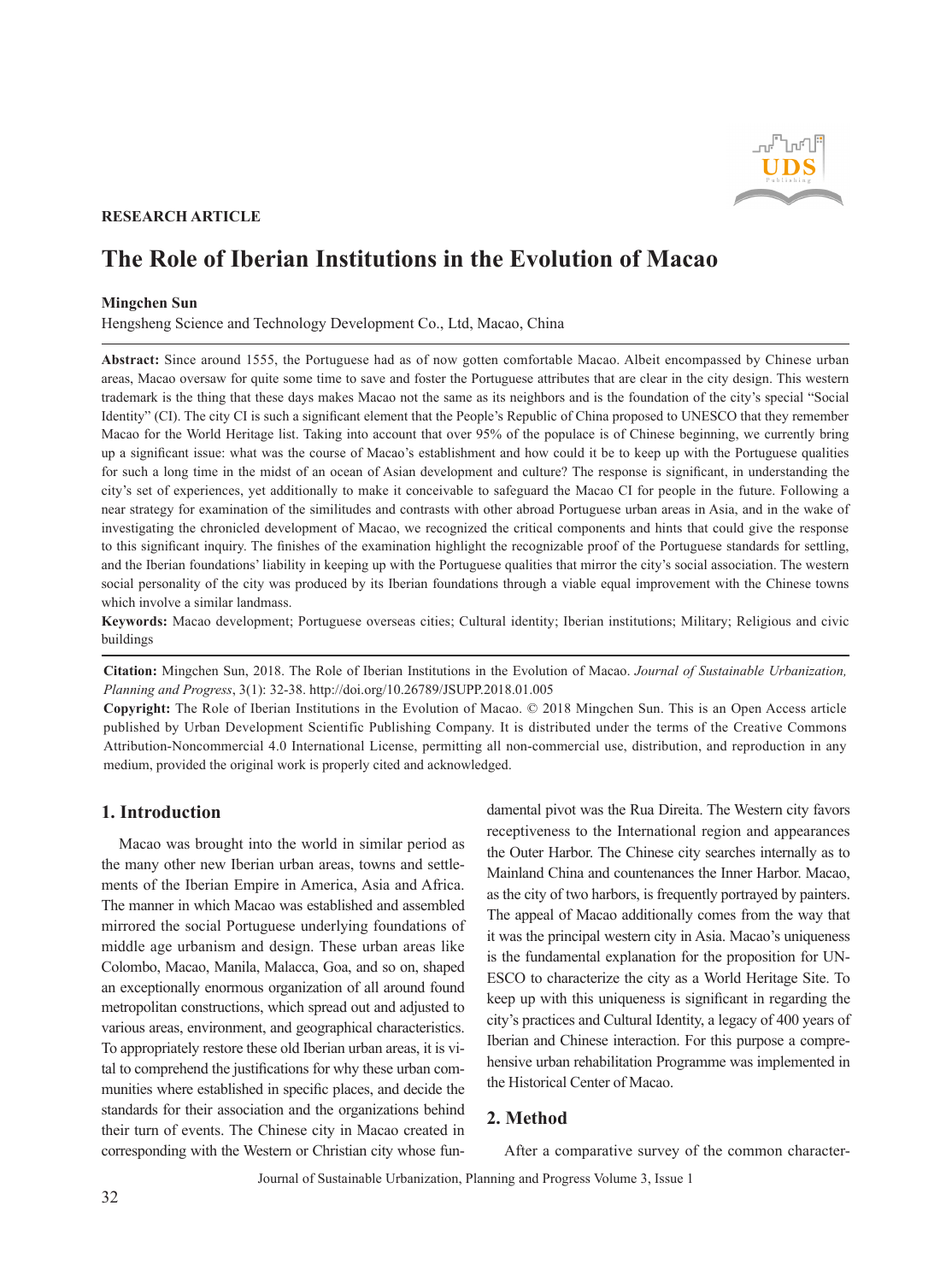istics of Macao with other Iberian overseas cities in the region, we are able to establish patterns ranging from their geographic conditions to their urban organization. The second step is to find the reasons behind these common patterns. The third step is to determine the reasons why the Western city of Macao survives in a different culture and within a compatible or complementary Asian environment.

Historical data and the above mentioned elements are necessary requirements in establishing the basic factors concerning the fabric of its urban organization and city development. A description of the historical process is important to an understanding of the city's evolution and in determining the role of its Iberian institutions. Historical description not only facilitates an understanding of Iberian urban practices, but also is a necessary "inspirational" factor for the new projects of urban rehabilitation that are focused on the preservation of the city's Cultural Identity.

#### **3. Common Patterns**

Overseas Iberian cities share several characteristics of Lisbon, the Portuguese capital. After analyzing the data, the predominance of peninsulas as the preferred place for settling becomes apparent. The foundation of Macao follows the same urban patterns as the traditional Portuguese seashore cities, which definitely share many characteristics with Lisbon, the Portuguese capital in the Iberian Peninsula. These common patterns where not established predefined colonial rules, determined by the monarchs in Lisbon, but principles which were assumed by the Iberian captains of the fleets.

#### **4. Comparative Patterns in Iberian Settlements**

With the cities' development, situations changed because of the tendency of extending the city to flat areas to facilitate the construction of buildings and the road systems. The regular grid was progressively preferred over the organic development for predominantly irregular terrains. The parameters mentioned below contribute in defining the Portuguese preferences for choosing a settlement site and its immediate development.

## **5. Portuguese Principles**

Data help to extrude a few principles practiced by Portuguese for choosing the settling place. These principles can be summarized as follows:

A) Strategic geographic position on islands or peninsulas for supporting the sea trade and defense by having an open communication with other allied cities of the Seaborne Portuguese Empire. This network of cities stretched its trade, political and cultural influence from Colonia de Sacramento in Uruguay to places as far away as Macao and Nagasaki;

B) Availability of shelter bays with easily accessible water and food supplies was essential for ship maintenance, repair, refueling and protection during the winter and monsoon periods;

C) Occupation of the places with hills. High ground always proved to be a safe place for defense purposes and an inspiring location for religious buildings. If attacked (very frequent in the past) they could easily defend themselves with a small garrison. Bocarro (1642) makes all the above-mentioned considerations evident in his book for the eyes of the king, like the representation of Malacca.

# **6. Overseas Differences among Iberian Nations**

Although Portuguese and Spaniards have a common cultural background, and shared the same rulers for some periods, they have clear cultural differences, which are apparent for example, in choosing the place for founding a city. Most of the old American towns of the United States, Mexico, Argentina, Brazil, Peru, the Philippines, etc., are urban heritages of the Iberian period. We can call them Macao's sister cities. In general, we can observe that the Spaniards founded new cities like Manila and Vigan by following the Renaissance theories. They favored the square grid, an influence of the ancient rules laid down by Hippodamus from Mileto in the 5th century B.C. (the first known urban planner) and the Roman military founded colonies. It is common knowledge that in the foundation of their cities, the Spaniards applied many rules and few principles. The Portuguese followed a different style of applying few rules but more principles as mentioned above, which favors an organic development.

#### **7. Chinese Principles**

The most significant Chinese principles are observed in the Chinese communities of Macao when they chose their place for settling. According to Chinese tradition, building a house or a city must follow the Fung Shui (meaning "wind and water") rules in order to attract good luck and prosperity. To act in accordance with or in opposition to the Fung Shui principles is believed to bring about good or disaster, respectively. For the geographic analysis, we will just consider a few principles, which are more relevant in the formation of the Chinese settlements in Macao:

1) A flat place with a hill at the back, preference of protection from the north winds, avoiding high places because good luck will roll run down the hill.

Journal of Sustainable Urbanization, Planning and Progress Volume 3, Issue 1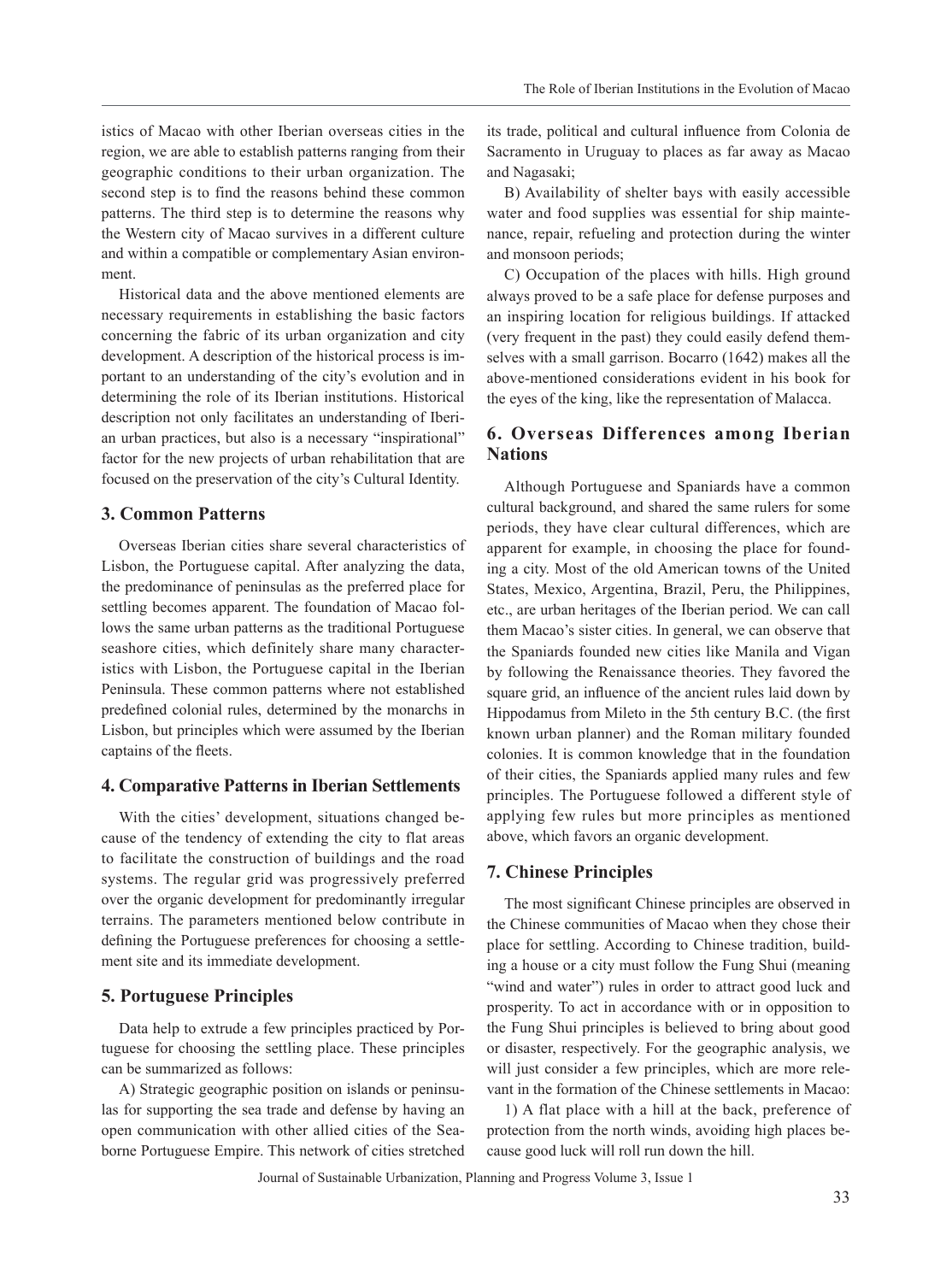2) Location near bodies of water which represent prosperity and life.

3) Avoid sharp objects, streams, locations that bring "Chi" (Taoist concept of energy that could have negative effects) to the house. A screen and a mirror is said to protect the house from the negative "Chi".

4) Entrance orientated towards the South, which brings light and good luck.

5) Other principles related to Ying and Yang are practiced in houses as well as in gardens. Ying and Yang correspond to two complementary principles in Chinese metaphysics. Ying is negative, dark and feminine, while Yang is positive, bright, and male, and both are part of the design process towards attaining the harmonizing of such principles in an open or enclosed space.

The first and second 'Fung shui' principles mentioned above are popularly known, as 'bui san min hoi' and are auspicious requirements, which literally mean 'mountain in the back and water in front'.

Because in China bureaucrats rule the city, a grid based geometric organization facilitates the keeping of the social order and the daily administration. This pragmatic approach influenced the cities' urban design. The separation of districts or city blocks and walled wards for different functional areas was common practice in Chinese cities and particularly characteristic of the Tang dynasty (618 - 907). In Macao, visiting Mandarins often stayed in important temples like the Ling Fong (Lotus). As in the case of Imperial China, the administrative and the commercial urban areas in Macao were separated, and functioned as semi-independent units inside the same city. At Changan and Luoyang, the bureaucrats were the link between the two most important social levels in the city, namely; the Aristocrats and the Merchants. The commercial activities assumed by the lower classes could not mingle with the upper social levels formed by the Aristocrats and Bureacrats.

#### **8. Compatibility of Principles**

The Portuguese preference for high ground was considered as inviting bad luck, inauspicious, and against Fung Shui Principles. The flat land in front of the river, the Inner Harbor, was busy with activity was an auspicious location for development. Temples and Chinese settlements sprawled in these areas with easy access to China. The Outer Harbor, which faces south was even better in terms of Fung Shui, but was exposed to typhoons, and pirate attacks. It was first occupied by the Portuguese who, being mainly busy with seasonal trading activities, left the manual work and farming to the locals. Chinese and Portuguese principles complemented each other and contrib-

uted to the occupation of the available hill and flat lands. Complementary activities economically favored both communities, and this mutually beneficial formula was the principle for a stable relationship that lasted for centuries.

## **9. Macao Development**

Situated at 113° 31' 36" and 22° 06' 39" latitude, Macao is 4,2Km in length and has a width varying from 320 meters in the narrow area between Praya Grande to Rua dos Mercadores, to 1.500 meters from the Patane area to the Guia Hill seashore. The island was progressively linked with Mainland China by a tiny sand strip and is punctuated by five bare and rocky low hills; the tallest is Guia (meaning to "guide" in Portuguese), which reaches 91 meters in height. There is a small probability (but no historical or archeological evidence) that at the time of the arrival of the Portuguese ships to Macao, they met Chinese from Fujian with provisional dwellings for their rest period between trips or for taking shelter during stormy periods. Macao was the improvised winter shelter and convenient market place while waiting for the right season to go and sell products in Canton. These economic activities soon attracted foreigners and Chinese to the area. New settlements developed with immigrants from Guangdong and Fujien provinces and the hard settling Hakkas (meaning guests). Each of these groups had different dialects and professional activities. These settlements were named as Patane, Barra, and Mong Ha, each one of which had a different urban development and were apparently isolated or had little communication with each other, probably because of their different clan origins, dialects and professions. Each one of these areas would have had a different urban development as a consequence of their relationship with the Western city of Macao. As it is a traditional practice in China, and is infl uenced by the propitious conditions of Fung Shui, Mongh Ha Village was located outside the walls of the Christian city, under the shadow of the nearby hill, while facing water in the south. A small shrine near the actual temple of Gun Ian Jai (small Gum Ian), which was built in the foothills in the 7th year of the Ming Emperor Tianchi (1627), was surrounded by rice fi elds and irrigated by the branch of a river. Years passed and a new temple was erected a few meters away that eventually became a Buddhist monastery during the Qing Dynasty. On the northern slope of the same hill, the Ling Fong temple served as the Chinese administrative and political center of the city. Apparently, the administrative function was established only after the commercial settlements and the fishermen's villages were already developed. This function was needed in order to manage all the Chinese citizens in the other settlements, and served as an offi cial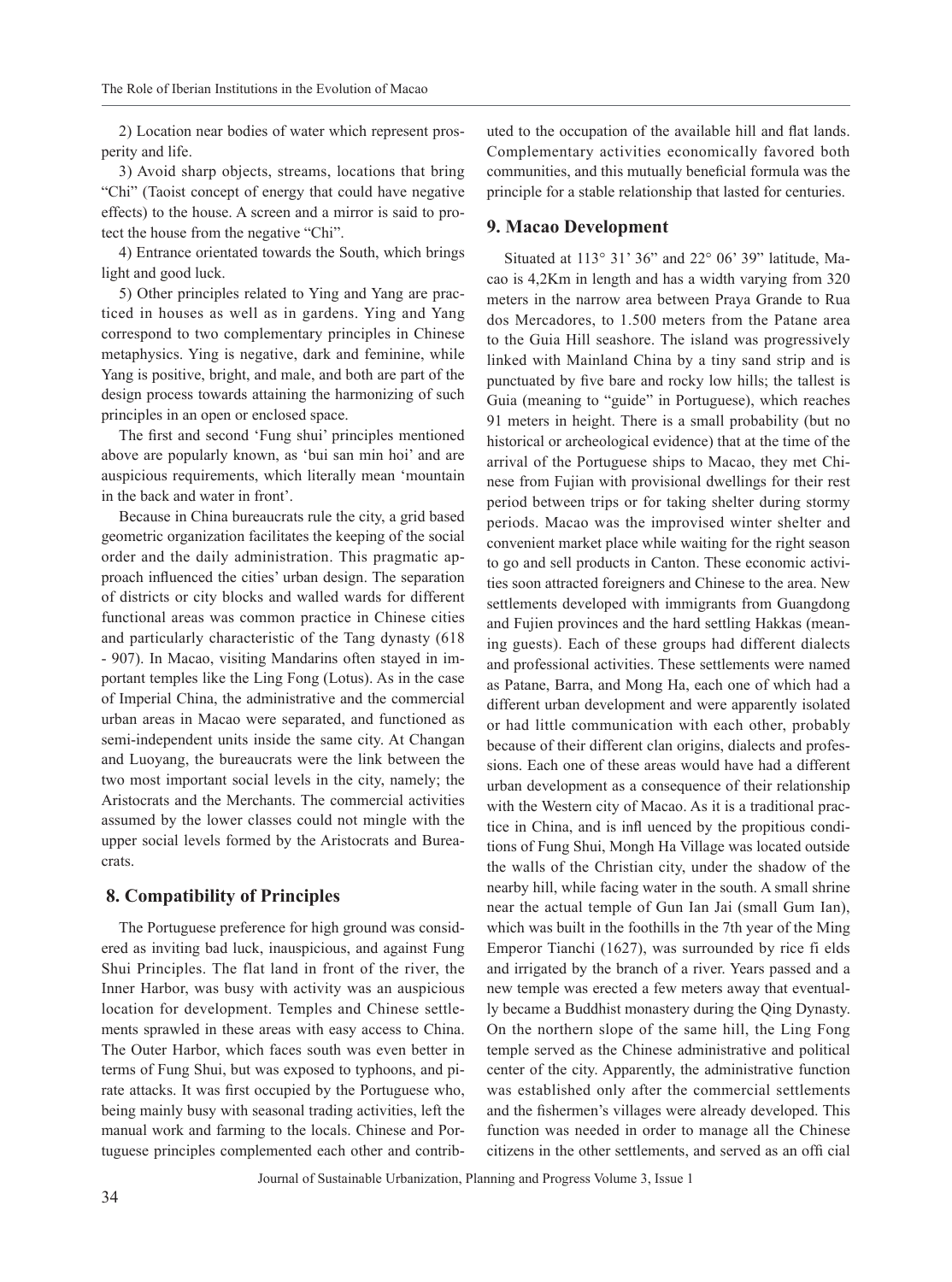representative place that was visible to the foreigners in Macao. Lin Fong temple was also the residential place for the visiting Mandarins from China. Presently, there are 43 temples in Macao. The majority of them contain a mixture of Buddhist, Taoist and folk religious deities. In the oldest western maps, only Mongh Ha village was represented. The Macao Peninsula was closed in its northern tip by a wall and a gate controlled by a Chinese garrison.

## **10. Portuguese Settling in Macao**

The first residences for Westerners were the wooden ships anchored in the Inner Harbor. Timidly, they started encamping on the Inner Harbor beach and the Camoes garden. The encampment area was protected by a timber palisade fence, a common Portuguese practice inherited from the Roman period.

The Portuguese settlement started to consolidate after the peaceful negotiations between the Haidaofushi, or Aitao (Deputy Superintendent of Maritime Affairs) of Guangdong; Wan Bo and Captain Leonel de Sousa. Progressively more solid structures replaced the provisional timber and straw dwellings. First of all were the churches, followed by the warehouses, and then the residences, which, according to the 17th century Bocarro description, were mostly of two to three floors with gable-tiled roofs. Some churches and public buildings had more elaborate roofs. The first churches where near the actual church of St. Antonio. Portuguese seafarer merchants, religious and adventurers started the occupation of a small piece of triangular land in the empty peninsula of Macao, which was bounded by the Monte, Guia and Penha Hills. Different religious orders occupied separate parts of the empty land. Fortified positions occupied the hills and the ends of the Praya Grande beach. The city developed fast in a disorganized way. In 1565, there were already more than one thousand houses built for foreign merchants, their families and servants.

In the 17th century, new residential areas where created in the Inner Harbor, and outside the city's western wall through land reclamation. The old predominant "image" of Macao was located in the exterior harbor, the "Praia Grande" (long beach) where a row of western houses, extended some 700 yards in a pleasant promenade covered with trees along the crescent shape of the bay. The Chinese city was located towards the Inner Harbor and the surrounding streets of the western urban nucleus. The Christian city was organized along the Rua Direita, which literally means the Right street towards (name of the place), which in this case is the cathedral. This is a very old street formula denomination used in the Portuguese Middle Ages. This street was the city's main axis which links with the perpendicular side alleys to the Senate and the street leading to St. Paul College, and continues up to the city gate behind St Anthony Church. The last decade of the 16th century and the first two decades of the 17th century correspond to a wealthy commercial period that made the city grow and develop extremely fast within the walls ("Intramuros"). These three decades witnessed the construction of all the military, religious, civil and commercial structures in stone or timber, as well as the urban organization around these religious complex nucleons while adapting to the topographic conditions of the terrain. Papers on the SPC (Saint Paul College) by Pinheiro, Yagi and Korenaga (2005) and Amaro (1996) demonstrated the role of the religious institutions in the organization of the city layout and first development. Further development occurred by urban density concentration (vertical growth) and extension throughout the land reclamation (horizontal growth) and up to the seashores of the Inner and Outer Harbors. Only in the 19th century did the "Christian" city break its walls and extend towards the border with China. This increased the available land for construction by resorting to land reclamations from the beaches to the river. This expansion policy through the construction of modern infrastructures permitted Macao to become the most densely populated city in the world in the 20th century.

#### **11. Iberian Institutions in Macao Development**

The first western settlers in Macao have Mediterranean origins, with a predominance of people coming from the Iberian Peninsula. After the fall of the Roman Empire and the invasions of the barbaric tribes, Spanish and Portuguese societies underwent a deep structural change. The Visigoth period and Arab era (approximately 5 centuries in Portugal and 7 centuries in Spain) contributed to the shaping of the Iberian medieval society as well the cities. The Iberian society of the overseas expansion period was a Christian medieval society strongly influenced by Mudejar and renaissance culture under the rule of a centralized-but not absolute-monarchy, and supported by the national and regional parliaments (courts). This Iberian society was stratified in three different social layers:

Social Institutions like the military, merchants and the religious had a great influence in the organization of the Western city. The Catholic Church had primordial rule during the foundational years. Macao was upgraded in 1583 from a village to a city due to the large population dwelling in the town. This is one of the fastest growths and escapes from the natural rural genesis of any Portuguese city. Macao is, in the first place, a city created by merchants and religious people, which was later on protected by military constructions. The religious institutions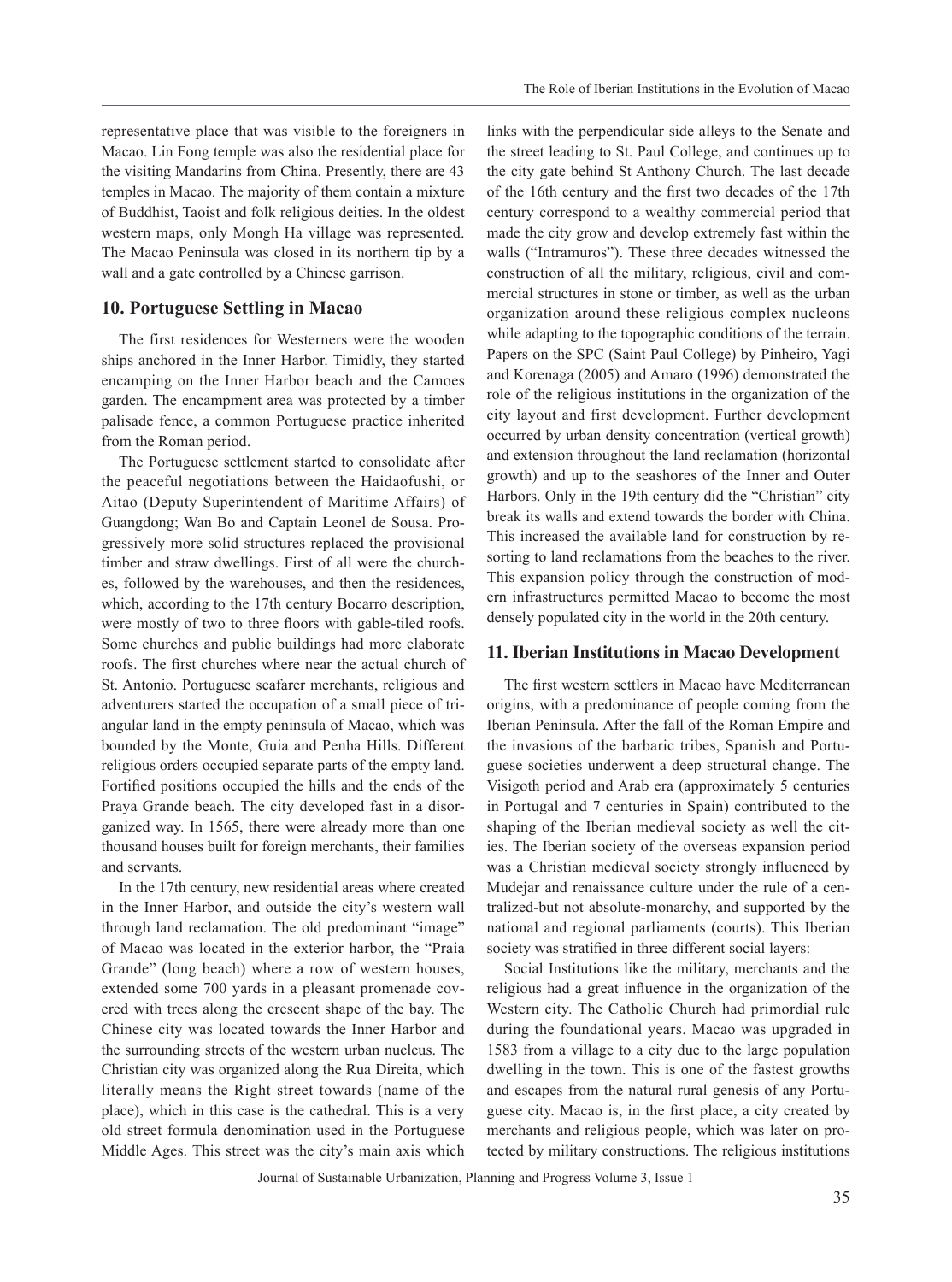mentioned in this paper are the ones separated from the traditional diocesan structures that are common in most Christian and even non- Catholic societies. Spanish monarchs from 1580 to 1640 ruled the two Iberian countries. They fostered under their direct patronage (the Spanish "Patronato Real and the Portuguese "Padroado") the spread of Catholic religious orders. With royal patronage, the overseas missions of the Jesuits; Franciscans; Augustinians and the Dominicans were particularly successful.

## **12. The Religious Complex**

Macao's old name, which was used for centuries, was: "The City of the Name of God in China". In America and Asia, the religious communities established their respective apostolic and social works (more than 300 of them are founded all over the Philippines) by building churches, schools, orphanages, homes for the aged, courtyards, farms, and hospitals. This pioneering activity in Macao was followed by the organization of the first Western hospital, the first library, with more than 5,000 books of Asian and Western origins, the first Western printing press, etc. It is not surprising that the Jesuits also built Monte Fort and walled the entire Saint Paul College perimeter in order to safeguard these facilities' while transforming Monte hill into the Macao Citadel. Religious orders in Macao, like the Augustinians, Franciscans, Jesuits and Dominicans among others, clustered their buildings (church, convent, workshops, etc), forming urban complexes independent from the city. In fact the first Christian monasteries or convents where built in order to provide physical separation from the cities, facilitating in this way religious contemplation. Convents catalyzed the urban growth. Commoners built their houses under the support and protection of these religious complexes, which were well protected by walls and by their strategic positions as mentioned in previous papers on the Macao city development. A military network established the protected limits of the city. Often, Military facilities share with or are neighbors of religious compounds. This was the organic formula for the growth of this western city. The "Plaza" central building is usually a church such as the church of St. Lawrence, St. Augustine, St. Dominic, St. Anthony, St. Lazarus, the Cathedral, and St. Paul College. This grouping of religious buildings forming a "complex" became the central gravitational spot from where the city grew. Different religious orders have different preferences when choosing the proper place for their convents. According to Rosa, Walter (1997), the Jesuit convents were intended to be in the center of the city, while the Franciscans prefer the outskirts and peaceful places of the city. Their function as urban catalysts definitely ended in the first quarter of the 19th century.

Starting in 1789, religious buildings like St. Paul College were used as barracks for troops. In the 1830's, all other monasteries in Macao followed the same fate, either by adaptation (St. Paul, St. Dominic and St Augustine) or by total demolition (St. Francisco and Penha Convents). St. Dominic Monastery, located at the city center, survived only after being adapted to serve as a fire station.

#### **13. The Fortifications Network**

The first Western fortified position in Macao was in the inner Harbor, near the Camoes Garden. Antonio Bocarro mentions in his book on the Fortresses of Oriental India that "this city has a Captain General, which manages the military issues with 150 soldiers. After arrival, the defense was based in the artillery pieces and individual fire weapons mounted in the ships that formed the first defensive line. Larger ships like the Galleons or carracks were like sea-castles but slow moving. Patachos (light frigate) and gales were the most use in offensive operations." 1990's archeological excavations revealed the stone foundation of a three-floor artillery tower on the top of Monte Hill. In 1617, Monte Fort, which was used mainly as a protected recreation site for the Jesuits from St Paul College, was adapted in 1623 to work as a modern fortress and as the centerpiece and command of the Macao defense network. The military buildings contributed to the city layout and the organization of the urban planning inside the walls. The Captain General was the military governor of the forts and their garrisons. The military was an important institution in the shaping of the city and in keeping it for centuries inside the defensive walls. Walls were accessed by gates. In Macao, there were four main gates facing the northern part of the city namely, the St. Paul Gate called the Great Gate in Chinese (Damen yi or Sanba men); the small St. Paul Gate (Xiao Sanba Men); the Patane Gate (Shali Tou Men); and the Temple Gate (Huawangmiao Men). In the 19th century, the Campo Gate and another one called the New Gate (XinKai or Seng Hoi) were opened.

After the protection from the ships, the second defensive line was the provisional timber fences on the beaches located a short distance from the ships. The Spaniards, the Portuguese and the Dutch would search for safe harbors that could provide a stable position for warehouses for their goods, as "factoria" (trading center and storehouses), and where it was possible to build a small settlement. The ideal position was with two harbors: one, which was open to the sea and the second one with a difficult entrance for warships, which would need to be pulled by smaller boats. The perfection of making canons brought to an end the medieval defensive system, since high stone walls could easily be destroyed. The new defensive design acquired a lower profile, but larger in size and weight to better resist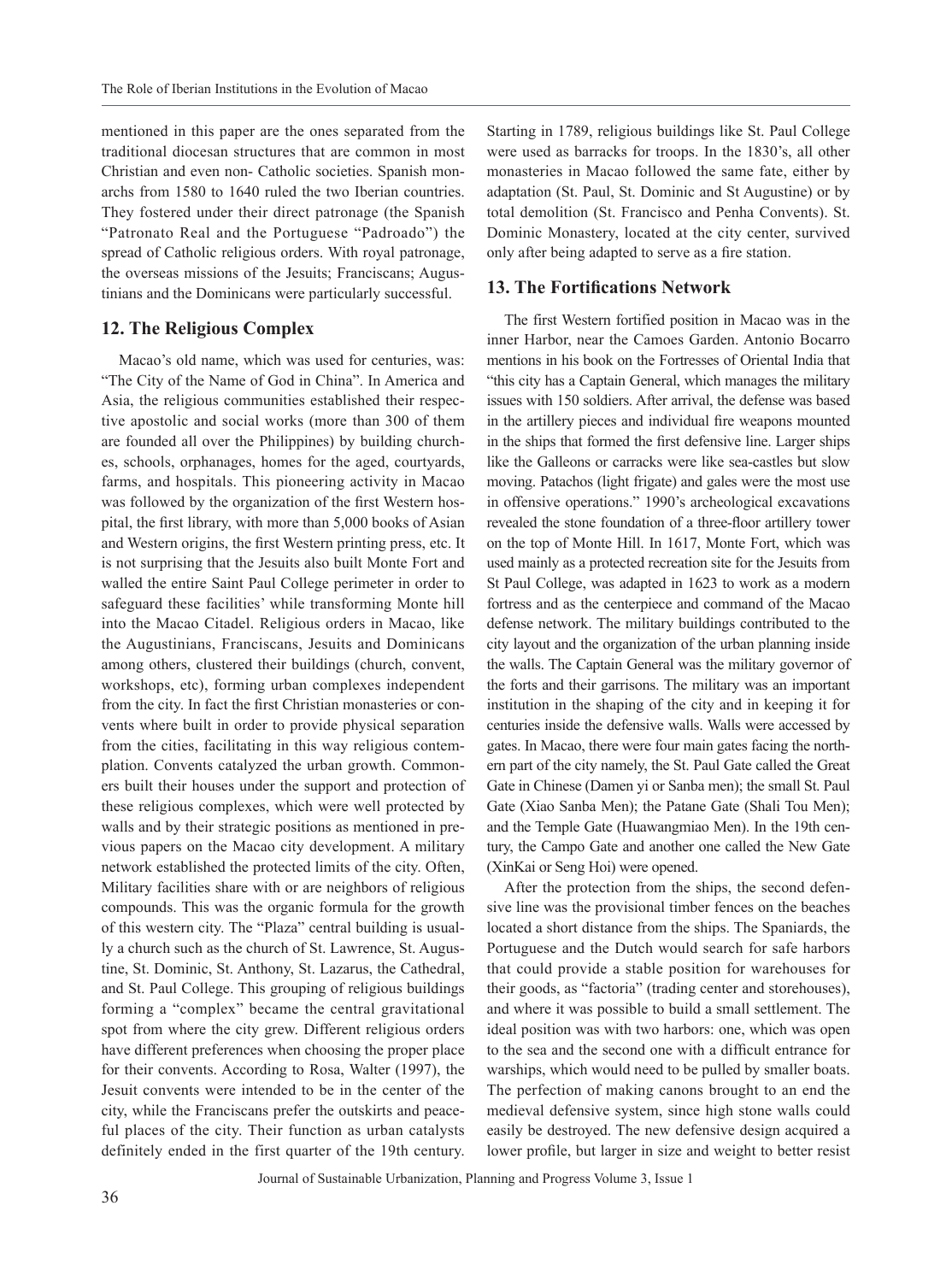the impacts of the cannon balls. The fleet commander Tristao Vaz built the first walls in granite in 1568. These stone walls were soon substituted by the Taipa walls. Taipa is the name given to Earthwork construction resulting from the compact mixing of clay, pebbles, straw, and the lime obtained from burned crushed oyster shells (know as Chunambo). Granite was the solid stone foundation for these Taipa walls. Timber boards contained the Taipa mixture until it was dry.

## **14. Survival and Cultural Identity**

In the era of globalization, new and old cities have to struggle to acquire or keep their soul or identity. Classifying or protecting a few isolated buildings is not sufficient guarantee for the preservation of a city's cultural identity. This identity is a collective identity – achieved by a cluster of buildings and spaces, which form a harmonious entity and give meaning (and feeling) to the place. A wellknown example is the Forbidden City in Beijing, where a compound of 9,999 buildings communicates to us down through the centuries the image of the mighty power, majestic grandeur and ancient culture of the Chinese Dynasties that form part of the common heritage of the Chinese people. Macao's classic image is obtained from a group or cluster of buildings linked by squares and narrow streets.

 The "globalization" threat is present when developers intend to "modernize the city" anywhere and at any cost. This was the main cause of damage or destruction of the cultural heritage. However, this conflict of opposite alternatives between Heritage and (or versus) Development is an artificial one because it has been demonstrated by the successful guidelines and policies implemented in historical cities such as Rome, Venice, Xian, Seville, etc. Macao can only maintain its social heritage, culture and economic prosperity based on tourism if the historical urban characteristics are well preserved. Without this, Macao will be lost. It would be merely one more city that has been absorbed by its growing neighbors. Macao's effort to separate the development of residential, industrial and entertainment areas from the historical center is contributing to the preservation of the city's CI.

The religious, military and civil networks survived in the Historical Center of Macao. The focus of the Macao urban rehabilitation by the Municipal government is the Historical (Western) Center of Macao due to its classic ambience, and is mentioned in the UNESCO proposal for World Heritage as the Heritage corridor unifying 24 historical buildings and seven squares. In this preservation project, it is important to guarantee the conversion of the old streets from traffic to pedestrian use as was done in the 1990's to the Senate, St. Dominic and St. Augustine

squares, and with the Cathedral Square in 2004. In recent years, a comprehensive programme of urban rehabilitation has been focused on the Historical Center of Macao that was adapted for pedestrian use and for beautification. Streets and squares contribute to the classic and vernacular ambience, and they become natural urban connecters to several scattered monuments. These Iberian style urban rehabilitation practices, with a strong local cultural influence attached to Fung Shui principles and the use of the vernacular language, have contributed to preservation of the Macao Cultural Identity.

#### **15. Conclusions**

The Portuguese follow a few basic principles regarding overseas city settlement. These principles are: A) Strategic geographic position on islands or peninsulas; B) Availability of sheltered bays, and C) Occupation of the mountainous or hilly places. The Iberian urban preferences for settlement were opposed to the Chinese Fung Shui, allowing each community to choose different places that eventually become compatible neighbors with complementary activities. Both the Chinese and the western parts of the city had an organic growth in their urban fabric, which is apparent in the irregular shapes of the streets. Religious compounds clustered western settlers. The Military networks protected the city and contained its development within the walls. This research also concludes that the responsibility for the foundation and preservation of Macao city's predominantly western cultural identity (CI) follows from the Iberian Institutions, particularly the Religious, Military and Civil institutions. They reflect the social stratification of the Portuguese society during the 16th to 19th centuries.

City CI is such an important factor that the People's Republic of China proposed to UNESCO that they include Macao in the World Heritage list. For this purpose, several historical buildings and monuments were adapted and maintained in order to preserve the cultural heritage. A comprehensive Programme of urban rehabilitation contemplates the adaptation of the Historical Center of Macao for pedestrian use. Streets and squares become urban connecters that provide a classic ambience and serve as effective links for several scattered monuments. Classical Iberian construction practices and use of a vernacular language contributed to preservation of the Macao Cultural Identity.

#### **References**

[1] Carrol, Warren H (2000) The Cleaving of Christendom. Christendom Press. Front Royal. US

Journal of Sustainable Urbanization, Planning and Progress Volume 3, Issue 1